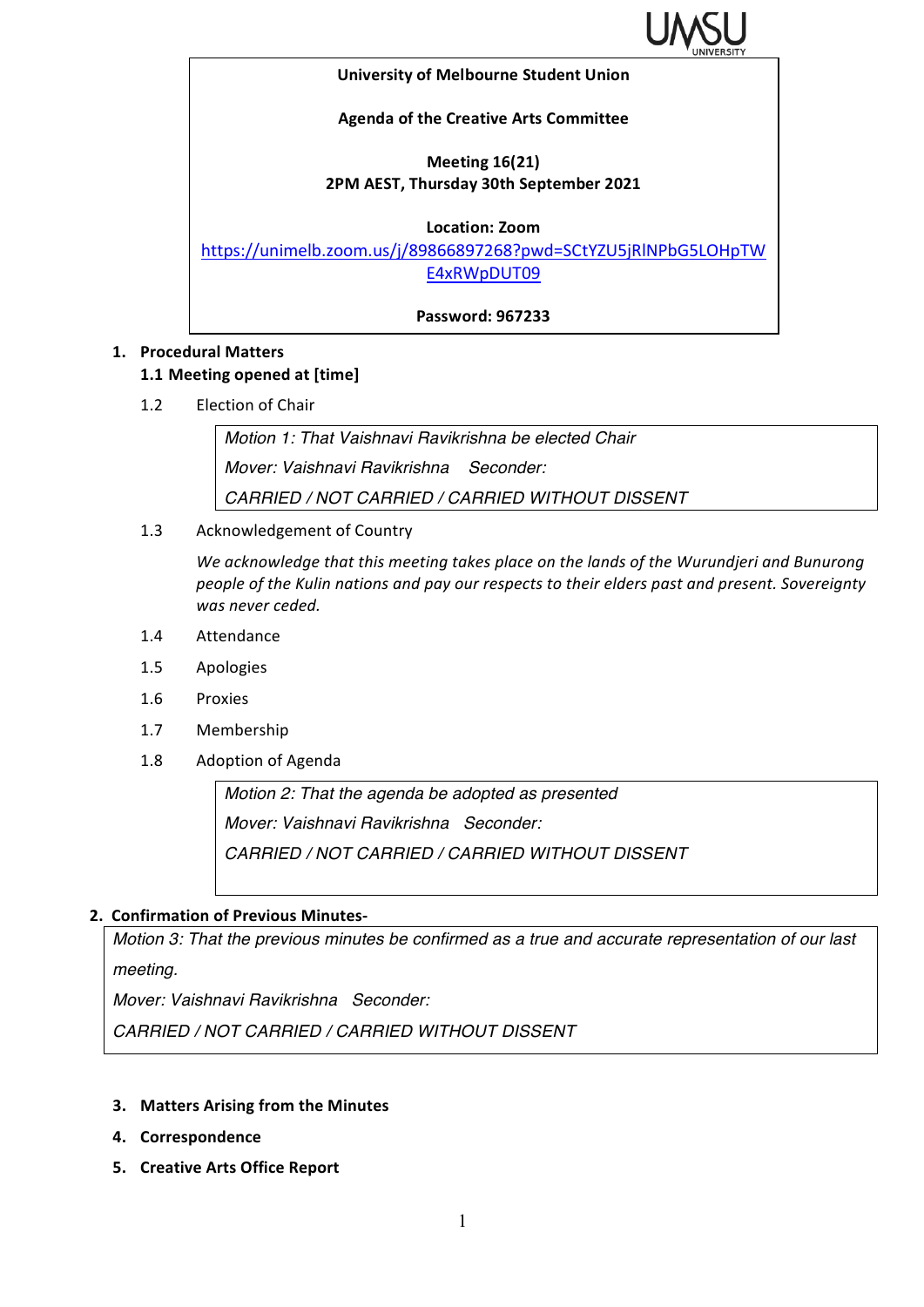# **6. Grant Applications**

| <b>Applicant</b>                                     | <b>Project Title</b>                   | <b>Artform</b>                    | <b>Amount</b><br><b>Requested</b> | <b>Attachments</b>                                             |
|------------------------------------------------------|----------------------------------------|-----------------------------------|-----------------------------------|----------------------------------------------------------------|
| Katie Zhang                                          | illumination<br>fragments              | <b>Visual Arts</b>                | \$496.55                          | Application<br>1.<br>form                                      |
| <b>Kitman</b><br>Yeung                               | Towards<br>certainty                   | Installation art/fabric sculpture | \$480.45                          | Application<br>1.<br>form<br>2.<br><b>Artist CV</b>            |
| <b>Alison Lau</b>                                    | Period of<br>development<br>- painting | Acrylic painting on canvas        | \$150.00                          | Application<br>1.<br>form<br>2.<br>Supporting<br>documentation |
| <b>Nicholas</b><br>Currie and<br><b>Lily Skipper</b> | Wolves in<br><b>Shelves</b>            | Fine Art/installation             | \$500.00                          | Application<br>1.<br>form<br>2.<br>Supporting<br>documentation |
| \$1,627.00<br><b>Total</b>                           |                                        |                                   |                                   |                                                                |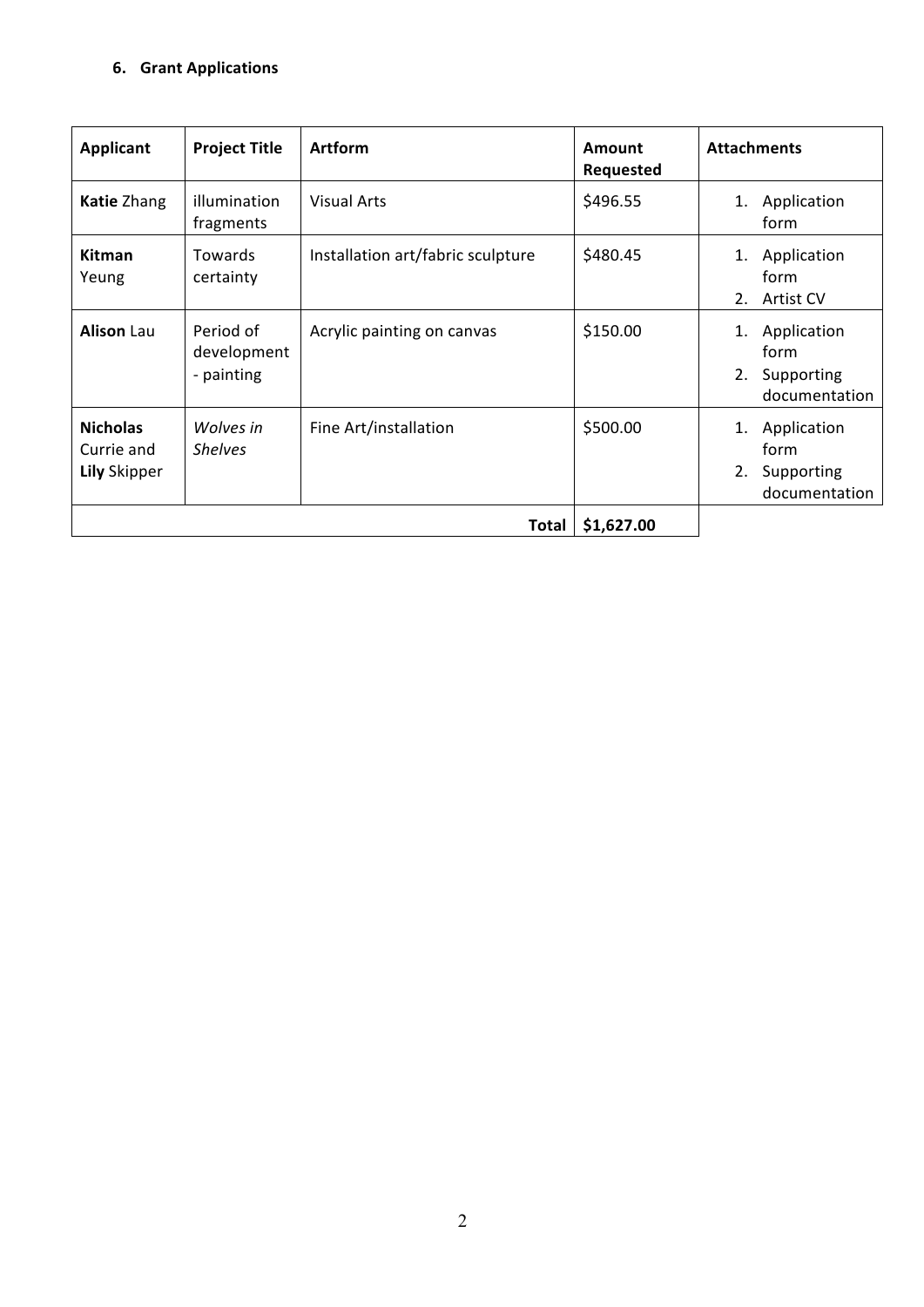Motion 7.1: To approve the spending of \$1,627.00 from the budget line 'Creative Arts Grants' for the fourth grant round.

Mover: *Merryn Hughes* Seconder: CARRIED / NOT CARRIED / CARRIED WITHOUT DISSENT

Motion 7.2: To approve the spending of \$800.00 from the Creative Arts 'Special Projects' budget line for the payment of gift-card prizes for the *Above Water*  anthology winners (3 x \$200), runners-up (1 x \$100) and highly commended artists (2 x \$50).

Mover: *Merryn Hughes* Seconder: CARRIED / NOT CARRIED / CARRIED WITHOUT DISSENT

Motion 7.3: To approve the spending of \$300.00 from the Creative Arts 'Special Projects' budget line for the payment of *Above Water* anthology judges (2 x \$150).

Mover: *Merryn Hughes* Seconder: CARRIED / NOT CARRIED / CARRIED WITHOUT DISSENT

Motion 7.4: To approve the spending of \$17.99 from the Creative Arts 'Office Costs' budget line for the payment of a two-month Canva Pro subscription from Sept 27 – Nov 27 2021.

Mover: *Merryn Hughes* Seconder: CARRIED / NOT CARRIED / CARRIED WITHOUT DISSENT